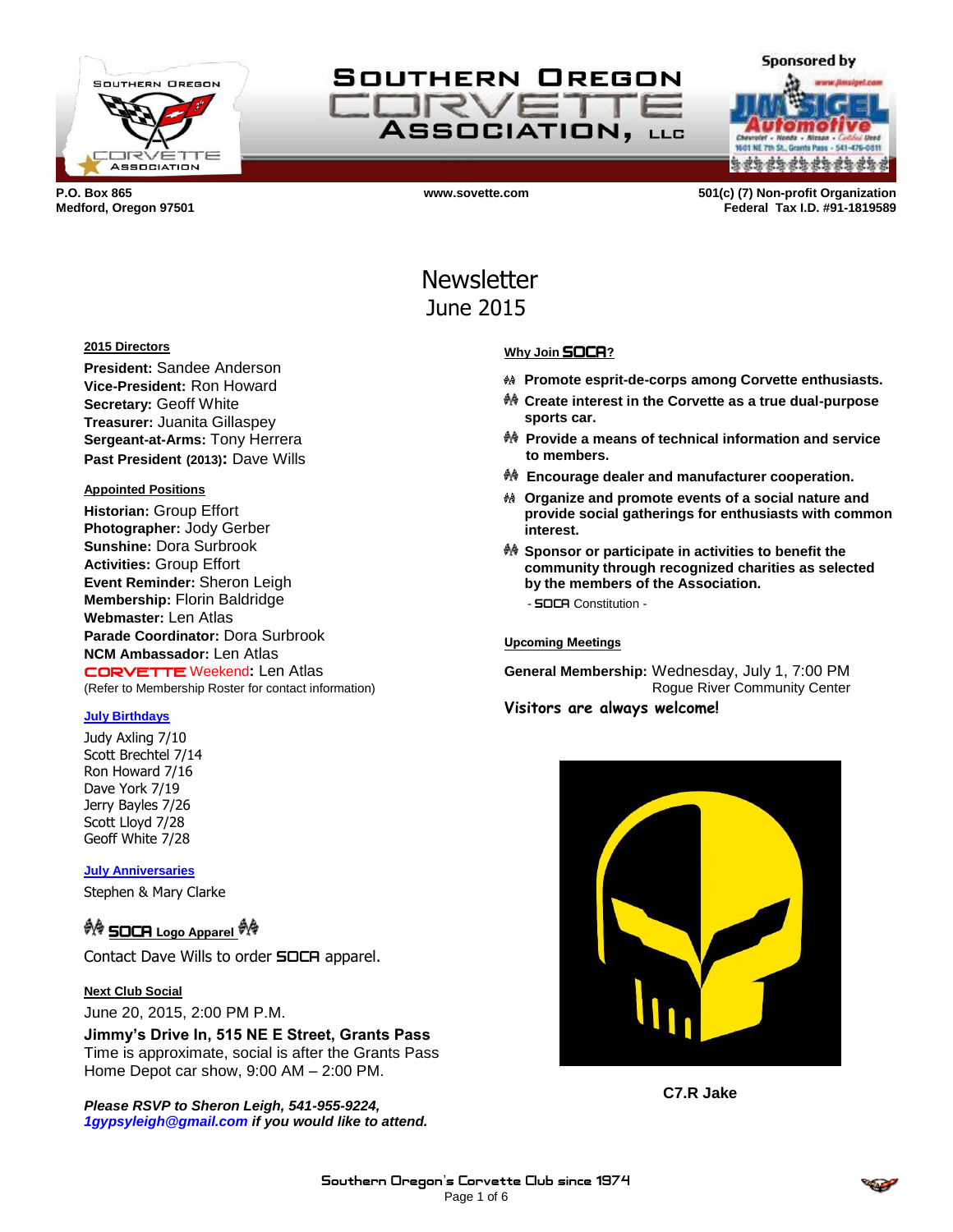# Events & Activities

**June 13-20** – Medford Cruise, Hawthorne Park, Medford.

**June 20** – SOCA Social, 2:00 PM, Jimmy's Drive In, 515 NE E Street, Grants Pass.

**June 27-28** – Rooster Crow Weekend, Rogue River. Parade Saturday, 8:30 AM. Form up at Rogue River Shopping Center.

**June 30** – National Corvette Day.

**July 1** – SOCA General Membership Meeting, 7:00 P.M., Rogue River Community Center, Rogue River.

July 10-12 - 26<sup>th</sup> Annual Corvette Weekend.

**July 18** – SOCA Social, 6:00 P.M. Details to be determined.

**July 21-25** – Back to the 50's, Grants Pass, OR.

**July 22-25** – VetteFest 2015, Boise ID.

**July 25** – Myrtle Creek Show-N-Shine, Creekside Memorial Park, Myrtle Creek.

**August 5** – SOCA General Membership Meeting, 7:00 P.M., Rogue River Community Center, Rogue River.

**August 16** – Annual Friendship Meet, Stewart State Park at Lost Creek Lake.

**August 22** – SOCA Social, 6:00 P.M. Details to be determined.

**September 2** – SOCA General Membership Meeting, 7:00 P.M., Rogue River Community Center, Rogue River.

**September 10-13** – Tahoe 47, Reno, NV.

September 12 - 15<sup>th</sup> Annual Jim Sigel Show-N-Shine, 9:30 A.M., Jim Sigel Chevrolet, 1601 N.E. 7<sup>th</sup> St., Grants Pass.

**September 18-19** – Octoberfest, Mt. Angel.

**September 19 –** SOCA Social, 6:00 P.M. Details to be determined.

For additional events, information and links, go to the S.O.C.A. website Events Page

<http://www.sovette.com/default.asp?pg=activities>

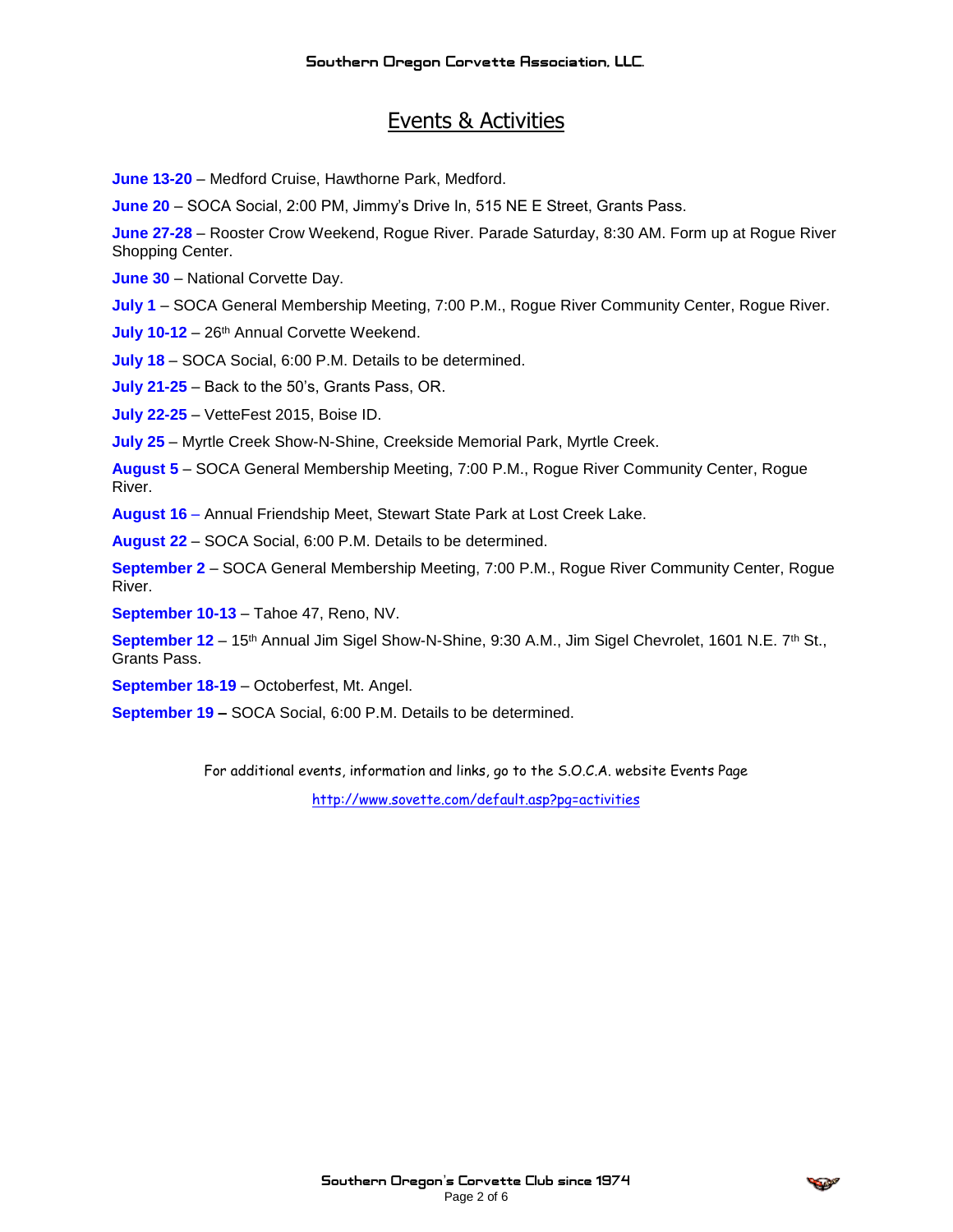

### **Corvette History & Trivia C2 - Roger's Corvette Center**

### C2 ... The mid-year "Sting Ray" Corvettes... [1963](http://www.rogerscorvette.com/specs/63.htm) - [1967](http://www.rogerscorvette.com/specs/67.htm)



Luxury amenities such as power steering, air conditioning, and leather seats were first available in the 1963 Corvette.

**The earliest serial number air conditioned Sting Ray has a production build** date in October, about 6 months before the rest of the A/C cars. It seems the owner was a GM executive who had the car returned to Chevrolet for refitting with A/C.

- **The 1963 roof panel molds were built using wrong dimensions, such that all roof panels** were too small. This left a gap seen in the door pillar above the door latch in all but a few cars. The ones where it is not found were cosmetically covered up with body filler.
- The famous "split" rear window for the new Corvette almost never came to be. It seems that Bill Mitchell and Zora Arkus-Duntov argued over the design. Bill Mitchell won out for the 1963 Model, but it was removed for 1964 never to be seen again.
- **The 1963 Grand Sports, while originally looking much like the production coupes, had no** body parts in common. The fiberglass body panels were roughly half the thickness of production panels to save weight.
- **The 1963 Grand Sports originally were released without fender flares, using the stock look.** However, they were wider to allow a wider tire 8.25x15 rather than the stock 6.70x15 tire.
- Aluminum knock off wheels only cost \$322 for a set of 5 in 1964.
- Only the driver's side vent on the 1964 Corvette is functional.
- Side mounted exhaust systems first appeared in 1965.
- **The first major tire size change in Corvette history occurred in 1965. Tire size changed from** 6.70x15 to 7.75x15
- While the 427 was developed first, the 396 went into the Corvette, Chevrolet, and Chevelle in 1965 due to a GM policy restricting them to less than 400 cubic inches.
- **The 1965 396ci 425hp engine option lasted only one year.**
- 1965 was the first year to have two separate hoods the smooth small block hood and the big block hood with a "power bulge."
- 1966 marked the last year for knock off wheels but the first for shoulder harnesses and headrests.
- **The 1966 Corvette was not eligible for the SCCA Trans Am, due to the upper limit of 5.0** liter on engine displacement. Chevy's only eligible car was the Corvair.
- Only 20 RPO L88 427 engines were opted for in 1967. To discourage street use, GM rated these engines at a conservative 430 hp (5 HP less than the L71 engine option) although they actually pumped out well in excess of 500 ponies.
- **1967** was the first year to have three hood styles: the small block hood, the big block hood, and the L-88 hood, even though externally the L-88 looked like the regular big block hood.
- In late February/early March, 1967, some small blocks received the big block hood due to an manufacturing problem with the small block hood mold. These were not given the hood stripe.